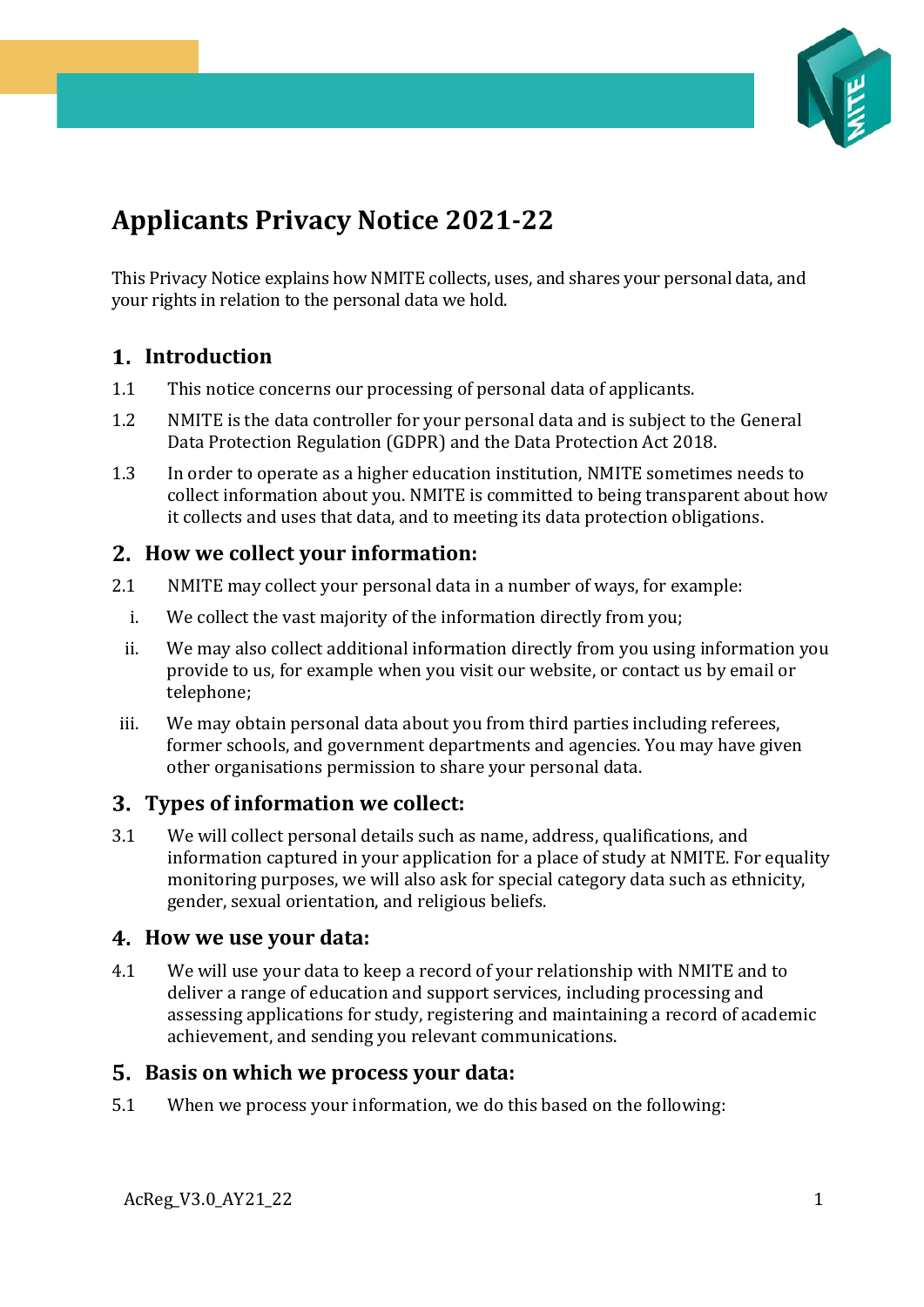

- i. We have a contractual obligation;
- ii. We have a legal obligation;
- iii. It is necessary to meet a task in the public interest;
- iv. It is necessary to meet our legitimate interests or the legitimate interests of others.
- 5.2 There may be situations where we ask for your consent to process your data.
- 5.3 Please note: that we may process your data without your knowledge or consent where this is required or permitted by law.

## **How we use special category data or criminal conviction data:**

6.1 Special category data and criminal conviction data require a higher level of protection. It may sometimes be necessary to process this sort of information for exceptional reasons; for example, because it is necessary to protect your vital interests or those of another person. We may also process your special category data to identify your eligibility for certain initiatives aimed at addressing underrepresentation.

### **Who we share data with:**

- 7.1 We may share your data with other departments within NMITE only where necessary for responding to enquiries or applications, or for the delivery of courses or educational and ancillary services.
- 7.2 We may share your personal data with certain third parties for the purposes of delivering educational and ancillary services, or in order to perform our contractual and other legal responsibilities.
- 7.3 Where information is shared with third parties, we will seek to share the minimum amount necessary.

### **Where is my data stored:**

8.1 The secure database used to store your data is kept in the UK. However, some of the personal data we process about you may be transferred to, and stored at, a destination outside the UK for example, where it is processed by staff operating outside the UK who work for us or for one of our suppliers, or where personal data is processed by one of our suppliers who is based outside the UK or who uses storage facilities outside the UK.

### **Will you be contacted for marketing purposes?**

9.1 NMITE will only send you marketing emails or contact you via your preferred method where you have expressly agreed to this. We may personalise the message content based on information you have provided. You can update your preferences at any time.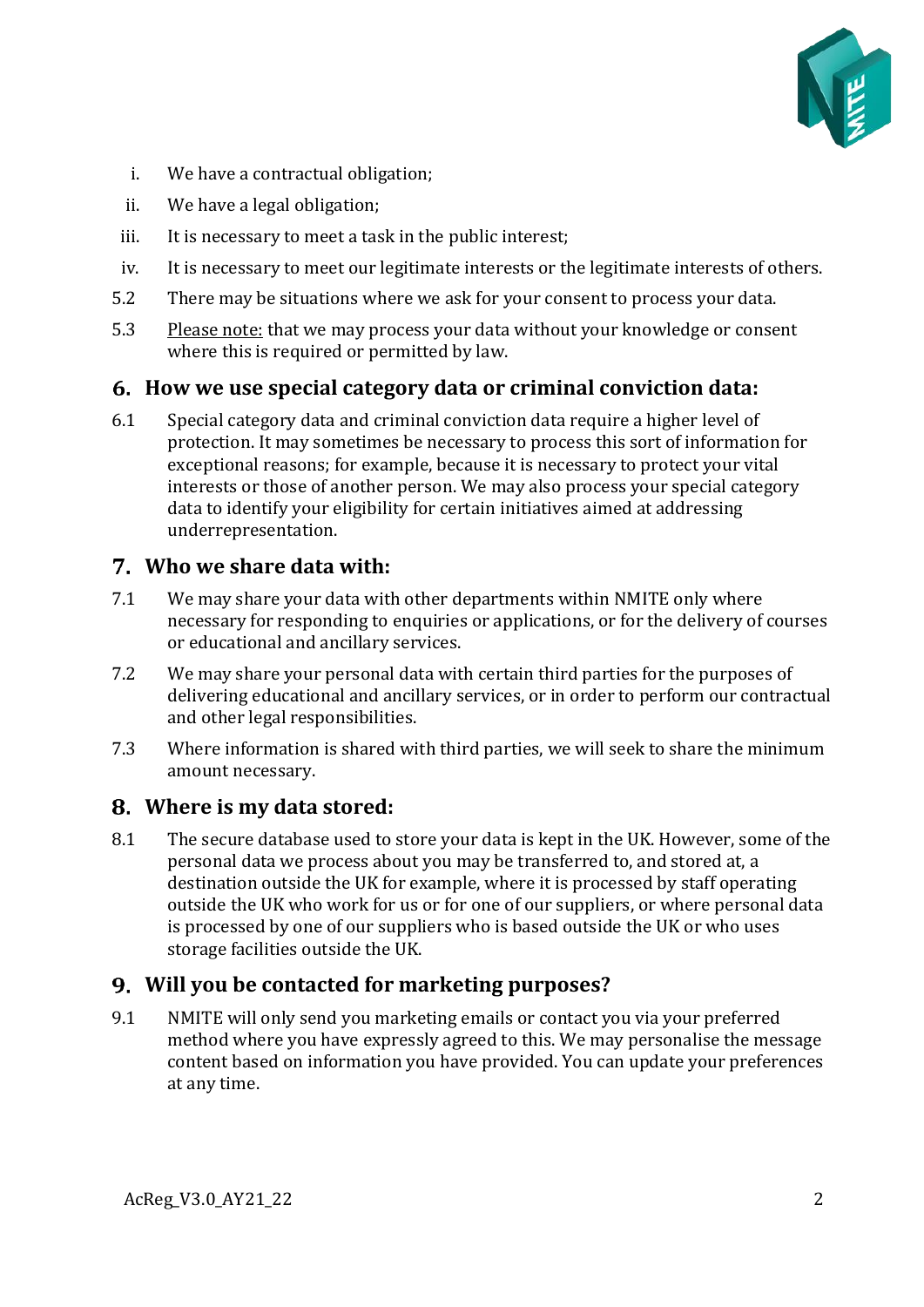

# **How we keep your data safe:**

10.1 NMITE is committed to safeguarding your personal data. Whenever you provide such information, we are legally obliged to use your information in line with all applicable laws concerning the protection of personal information, including the Data Protection Act 2018 and the General Data Protection Regulation. All of our records are held within a dedicated and secure database system hosted on a secure network with access limited on a 'need to know' basis. For more information, a copy of NMITE's overarching Data Protection Policy is available on the NMITE website

# **How long is your information kept?**

11.1 We will securely hold your personal information for as long as is necessary to provide educational and ancillary services to you. Where you have indicated you no longer wish to receive any services, your information will be retained or securely and permanently destroyed in accordance with the NMITE Records Management Policy**.**

# **Your rights:**

- 12.1 Under the Data Protection Laws, you have the right to:
	- i. Request access to your data (commonly known as a 'subject access request'). This enables you to receive a copy of your data and to check that we are lawfully processing it.
	- ii. Request correction of your data. This enables you to ask us to correct any incomplete or inaccurate data we hold about you.
	- iii. Request erasure of your data. This enables you to ask us to delete or remove your data in certain circumstances; for example, if you consider that there is no good reason for us continuing to process it. You also have the right to ask us to delete or remove your data where you have exercised your right to object to processing (see below).
	- iv. Object to processing of your data where we are relying on our legitimate interests (or those of a third party) and there is something about your particular situation which makes you want to object to processing for this reason. You also have the right to object where we are processing your data for direct marketing purposes.
	- v. Request the restriction of processing of your data. This enables you to ask us to suspend the processing of your data; for example, if you want us to establish its accuracy or the reason for processing it.
	- vi. Request the transfer of your data to another party.
- 12.2 Depending on the circumstances and the nature of your request, it may not be possible for us to do what you have asked; for example, where there is a statutory or contractual requirement and it would not be possible to fulfil our legal obligations if we were to stop.